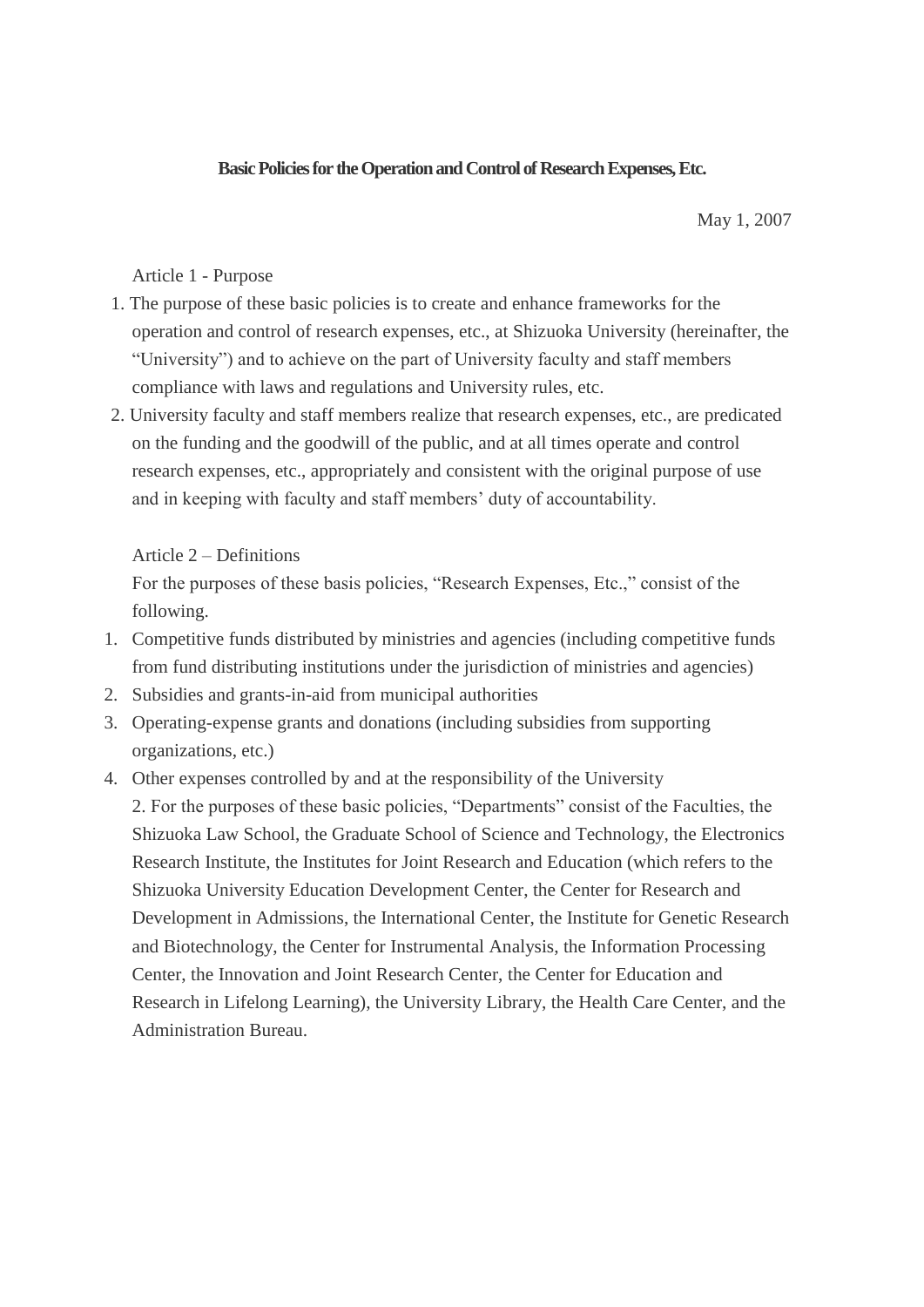Article 3 - Responsibility frameworks

To ensure the appropriate operation and control of research expenses, etc. of the University, the University appoints a Chief Controller, Supervisory Controllers, and Department Controllers.

- 1. The Chief Controller exercises control over the entire University and has ultimate responsibility for the operation and control of research expenses, etc. This function is exercised by the President.
- 2. The Supervisory Controllers assist the Chief Controller. With regard to the operation and control of research expenses, etc., the Supervisory Controllers have effective control responsibility and authority for the entire University. This function is exercised by the Trustees (administration, finance, facility management).
- 3. Department Controllers have effective responsibility and authority with regard to the operation and control of research expenses, etc. at each Department. This function is exercised by the Department Heads.

Article 4 - Formulation of rules, etc.

The Chief Controller verifies all clerical procedures for research expenses, etc. at all times, defines and integrates rules, and promulgates those rules among the faculty members.

Article 5 - Formulation of duties and authorities

The Chief Controller defines clear responsibilities and authorities related to the clerical processing of research expenses, etc., and institutes corresponding approval mechanisms.

Article 6 - Duties of clerical staff members

Under the supervision of the Chief Controller, clerical staff members ensure through their expertise the appropriate execution of research expenses, etc., and perform their work with efficiency.

2. The Supervisory Controllers devise training plans to enhance the expertise of clerical staff members.

Article 7 - Investigations, etc.

If an investigation becomes necessary related to the alleged misuse of research expenses, etc. based on information or accusation from inside or outside the University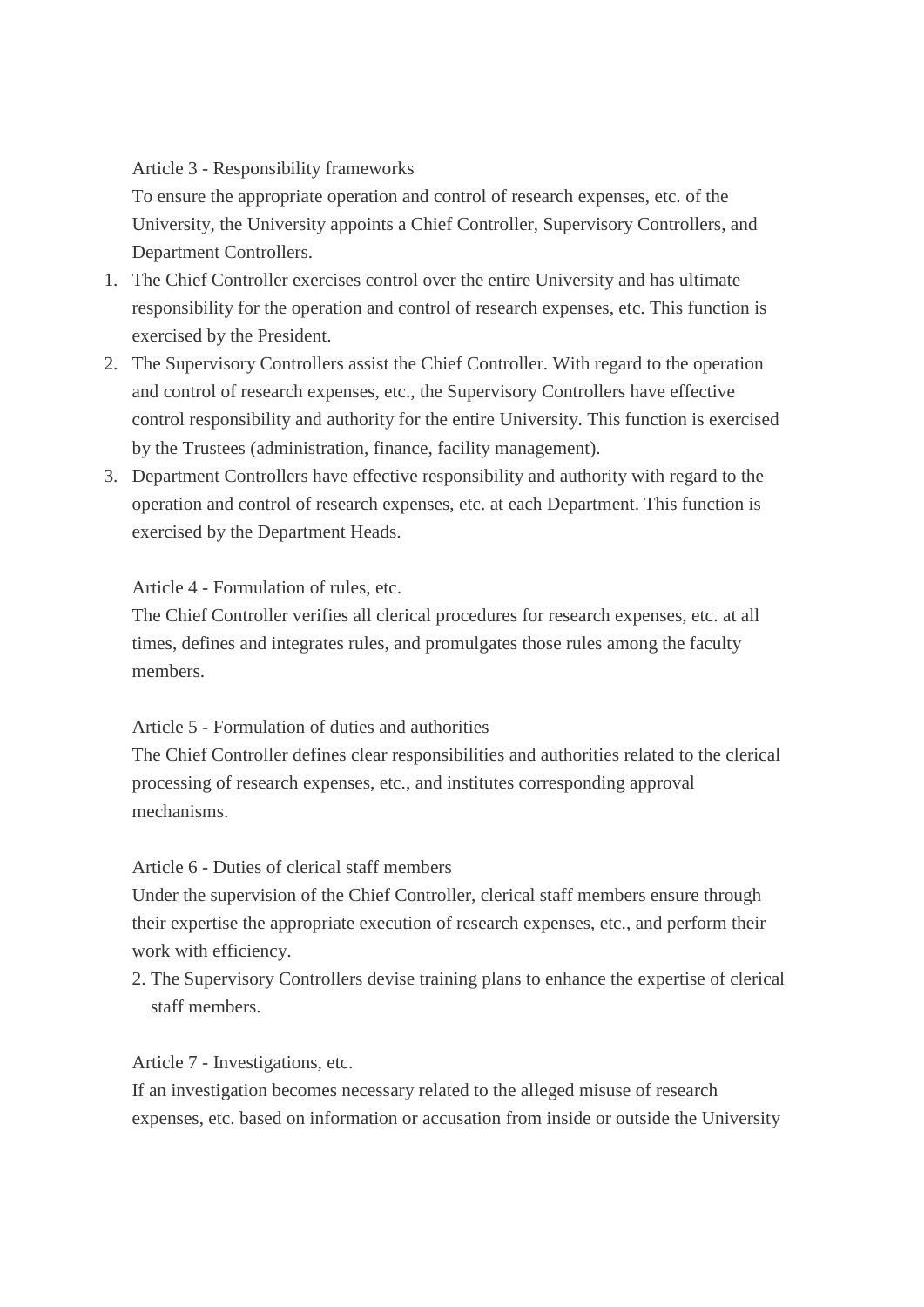or based on an internal audit, the Chief Controller has the matter investigated pursuant to a fair and fully transparent procedure.

2. Investigation procedures related to the misuse of research expenses, etc. are devised by the Chief Controller.

Article 8 - Malfeasance prevention planning

In order to prevent from the outset of the misuse of research expenses, etc., the Chief Controller identifies and analyzes the possible causes of misuse and devises plans for malfeasance prevention.

Article 9 - Appropriate operation and control activities of research expenses, etc. To ensure appropriate operation and control activities of research expenses, etc., the Chief Controller charges members of staff or sections of the organization with the steady implementation of the malfeasance prevention plans stipulated in Article 8, and conducts necessary reviews of malfeasance prevention plans based on the implementation status.

## Article 10 - Contact for inquiries

The Chief Controller establishes consultative frameworks to ensure clearly defined and integrated operations regarding the clerical procedures for research expenses, etc. at the University.

2. The Chief Controller establishes a contact for inquiries from inside and outside the University concerning the clerical procedures for research expenses, etc.

## Article 11 - Whistleblower contact

The Chief Controller establishes a whistleblower contact for information or accusations from inside and outside the University that allege the misuse of research expenses, etc.

- 2. With regard to the operation of the whistleblower contact, measures must be taken to protect whistleblowers and the persons reported by whistleblowers.
- 3. Frameworks must be established to ensure that reports and accusations of alleged misuse are appropriately conveyed to the Chief Controller.

## Article 12 - Acceptance inspection frameworks

The Chief Controller creates acceptance inspection frameworks for verifying the completion of appropriate payment based on orders for goods and services issued by the University.